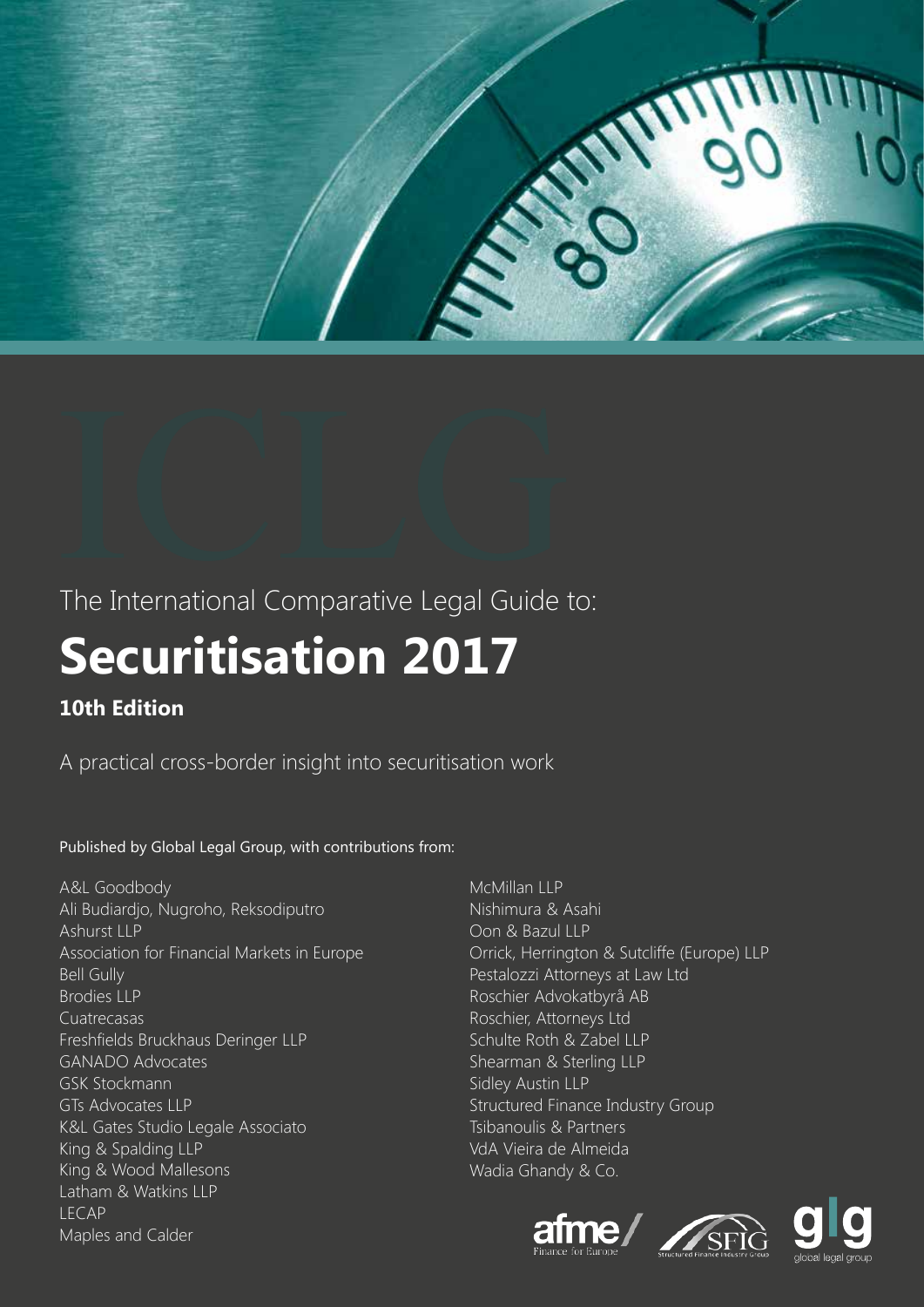

#### **Contributing Editor**



Sanjev D. Warna-kula-suriya, Latham & Watkins LLP

**Sales Director** Florjan Osmani

**Account Director** Oliver Smith

**Sales Support Manager** Paul Mochalski

**Sub Editor** Oliver Chang

**Senior Editors** Suzie Levy, Rachel Williams **Chief Operating Officer**

Dror Levy

**Group Consulting Editor** Alan Falach

**Publisher** Rory Smith

#### **Published by**

Global Legal Group Ltd. 59 Tanner Street London SE1 3PL, UK Tel: +44 20 7367 0720 Fax: +44 20 7407 5255 Email: info@glgroup.co.uk URL: www.glgroup.co.uk

**GLG Cover Design** F&F Studio Design

#### **GLG Cover Image Source** iStockphoto

**Printed by** Ashford Colour Press Ltd April 2017

Copyright © 2017 Global Legal Group Ltd. All rights reserved No photocopying

**ISBN** 978-1-911367-47-5 **ISSN** 1745-7661

**Strategic Partners**





# General Chapters:

| $\mathbf{1}$   | Documenting Receivables Financings in Leveraged Finance and High Yield Transactions –<br>James Burnett & Mo Nurmohamed, Latham & Watkins LLP |    |
|----------------|----------------------------------------------------------------------------------------------------------------------------------------------|----|
| 2              | Current Issues in the CLO Market: As of February 2017 – Craig Stein & Paul N. Watterson, Jr.,<br>Schulte Roth & Zabel LLP                    | 8  |
| 3              | US Taxation, including FATCA, of Non-US Investors in Securitisation Transactions –<br>David Z. Nirenberg, Ashurst LLP                        | 13 |
| $\overline{4}$ | <b>Securitisation in Light of the New Regulatory Landscape</b> – Bjorn Bjerke, Shearman & Sterling LLP                                       | 24 |
| 5              | Reviving Securitisation in Europe: Is the End in Sight at Last? – Richard Hopkin, Association for<br>Financial Markets in Europe             | 30 |
| 6              | <b>Securitisation Reform Analysis – Richard Johns &amp; Lewis Cohen, Structured Finance Industry Group</b>                                   | 34 |

# Country Question and Answer Chapters:

| 7               | King & Wood Mallesons: Anne-Marie Neagle & Ian Edmonds-Wilson<br>Australia      |                                                                                       |     |  |  |  |
|-----------------|---------------------------------------------------------------------------------|---------------------------------------------------------------------------------------|-----|--|--|--|
| 8               | McMillan LLP: Don Waters & Robert Scavone<br>Canada                             |                                                                                       |     |  |  |  |
| 9               | <b>Cayman Islands</b><br>Maples and Calder: Scott Macdonald & Christopher Wall  |                                                                                       |     |  |  |  |
| 10              | China<br>King & Wood Mallesons: Roy Zhang & Zhou Jie                            |                                                                                       |     |  |  |  |
| 11              | <b>England &amp; Wales</b><br>Sidley Austin LLP: Rupert Wall & Freddie Glebocki |                                                                                       |     |  |  |  |
| 12 <sup>7</sup> | Finland<br>Roschier, Attorneys Ltd.: Helena Viita & Tatu Simula                 |                                                                                       |     |  |  |  |
|                 | 13 France                                                                       | Orrick, Herrington & Sutcliffe (Europe) LLP: Hervé Touraine &<br>Olivier Bernard      |     |  |  |  |
| 14              | <b>Germany</b><br>King & Spalding LLP: Dr. Werner Meier & Dr. Axel J. Schilder  |                                                                                       | 130 |  |  |  |
| 15              | Greece<br>Tsibanoulis & Partners: Emmanouil Komis & Efi Palaiologou             |                                                                                       |     |  |  |  |
| 16              | <b>Hong Kong</b>                                                                | King & Wood Mallesons: Paul McBride & Darwin Goei                                     |     |  |  |  |
| 17              | India                                                                           | Wadia Ghandy & Co.: Shabnum Kajiji & Nihas Basheer                                    |     |  |  |  |
| 18              | Indonesia                                                                       | Ali Budiardjo, Nugroho, Reksodiputro: Freddy Karyadi &<br>Novario Asca Hutagalung     | 182 |  |  |  |
|                 | 19 Ireland<br>A&L Goodbody: Peter Walker & Jack Sheehy                          |                                                                                       |     |  |  |  |
| 20              | <b>Italy</b>                                                                    | K&L Gates Studio Legale Associato: Andrea Pinto & Vittorio Salvadori di<br>Wiesenhoff |     |  |  |  |
| 21              | Japan<br>Nishimura & Asahi: Hajime Ueno & Koh Ueda                              |                                                                                       |     |  |  |  |
| 22              | Luxembourg                                                                      | GSK Stockmann: Andreas Heinzmann & Manuel Fernandez                                   | 235 |  |  |  |
|                 | 23 Malta                                                                        | <b>GANADO Advocates: Dr. Nicholas Curmi</b>                                           |     |  |  |  |
| 24              | Mongolia                                                                        | GTs Advocates LLP: Battushig Batsuren & Khulan Batbayar                               | 262 |  |  |  |
| 25              | <b>Netherlands</b>                                                              | Freshfields Bruckhaus Deringer LLP: Mandeep Lotay & Ivo van Dijk                      | 271 |  |  |  |
| 26              | <b>New Zealand</b>                                                              | Bell Gully: Murray King & Jennifer Gunser                                             | 287 |  |  |  |
| 27              | Portugal                                                                        | VdA Vieira de Almeida: Paula Gomes Freire & Mariana Padinha Ribeiro                   | 301 |  |  |  |
| 28              | <b>Russia</b>                                                                   | LECAP: Elizaveta Turbina & Anna Gorelova                                              | 316 |  |  |  |
| 29              | Scotland                                                                        | Brodies LLP: Bruce Stephen & Marion MacInnes                                          |     |  |  |  |
| 30-             | <b>Singapore</b>                                                                | Oon & Bazul LLP: Ting Chi-Yen & Faezah Omar                                           | 338 |  |  |  |
| 31              | <b>Spain</b>                                                                    | Cuatrecasas: Héctor Bros & Elisenda Baldrís                                           | 352 |  |  |  |
| 32              | <b>Sweden</b>                                                                   | Roschier Advokatbyrå AB: Johan Häger & Dan Hanqvist                                   | 372 |  |  |  |
|                 | 33 Switzerland<br>Pestalozzi Attorneys at Law Ltd: Oliver Widmer & Urs Klöti    |                                                                                       |     |  |  |  |
|                 | 34 USA                                                                          | Latham & Watkins LLP: Lawrence Safran & Kevin T. Fingeret                             | 396 |  |  |  |

**Further copies of this book and others in the series can be ordered from the publisher. Please call +44 20 7367 0720**

#### **Disclaimer**

This publication is for general information purposes only. It does not purport to provide comprehensive full legal or other advice. Global Legal Group Ltd. and the contributors accept no responsibility for losses that may arise from reliance upon information contained in this publication. This publication is intended to give an indication of legal issues upon which you may need advice. Full legal advice should be taken from a qualified professional when dealing with specific situations.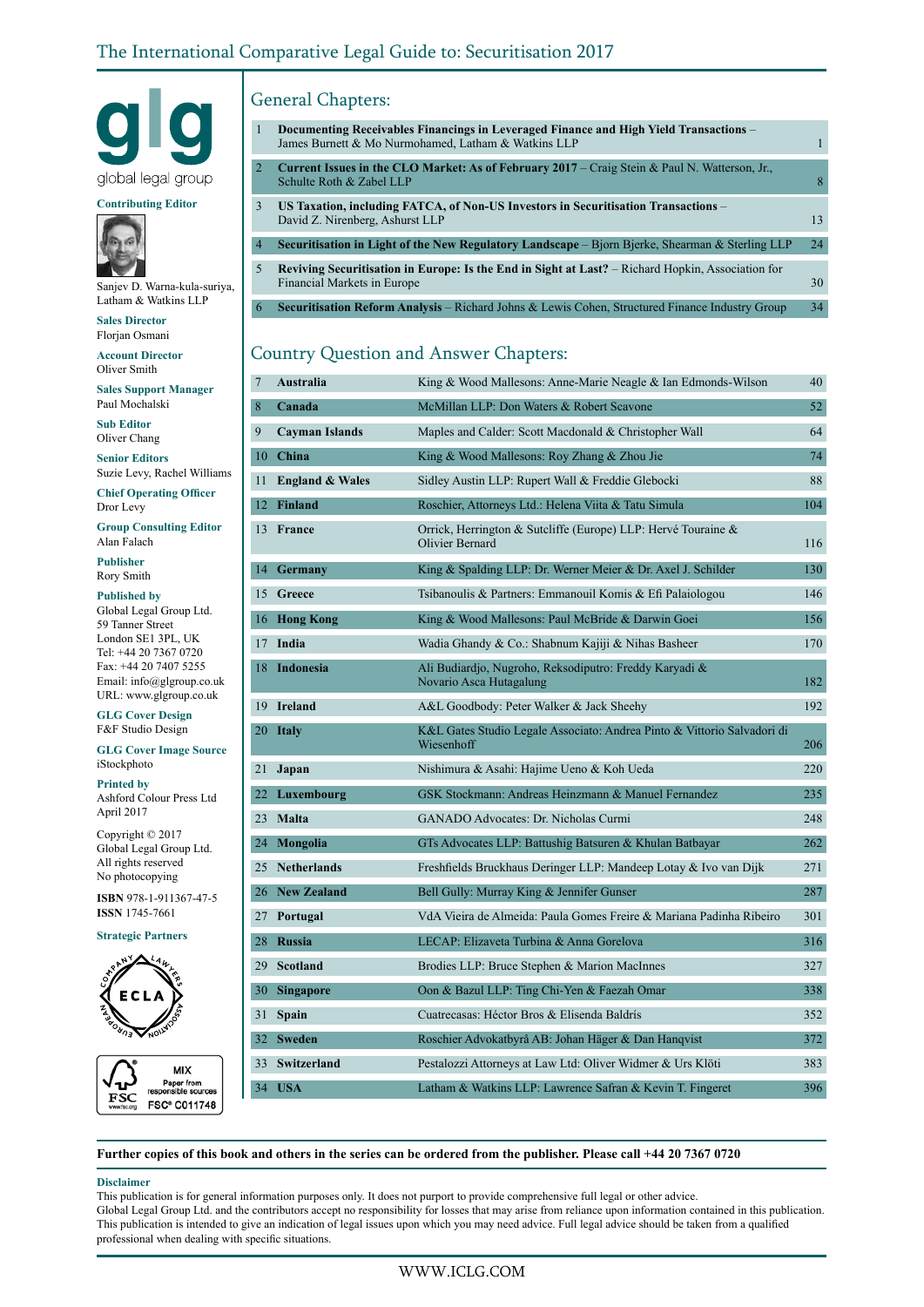# Securitisation in Light of the New Regulatory Landscape

# Shearman & Sterling LLP Bjorn Bjerke





Securitisations have a long-established history as funding vehicles for comparatively illiquid assets. The ability to acquire a broad range of financial assets and to create tranches with specified seniority, maturity and return characteristics including credit ratings as high as "AAA" means that securitisations can be tailored to the specific needs of various investor classes to provide funding for a broad range of underlying assets. With the introduction of the Basel standards, securitisations came to be increasingly driven by the need to address the Basel capital requirements. As securitisations have adapted to the Basel rules, so too have the Basel rules evolved to address perceived shortcomings and to encourage the perceived benefits of securitisations. The evolution of the Basel III securitisation framework reflects the tension between the desire to address identified risks of securitisations and shortcomings of earlier versions of the Basel regime and the recognised need to help build and support a robust securitisation market. As the impact of the Basel III framework starts to ripple through the financial system and banking institutions are adjusting their activities to the evolving capital and regulatory regime, there are significant consequences for parts of the market where banks can no longer provide sufficient amount of cost effective financing. Securitisations have the ability to bridge that gap but will also be subject to various requirements and restrictions that will have to be successfully navigated. This article will explore whether securitisations will continue to present a viable means for the efficient management of banks' balance sheets. First, however, the article will analyse key elements of the Basel III regime in general and the securitisation framework specifically.

## **The Basel Framework Generally**

The Basel Committee on Banking Regulations and Supervisory Practices of the Bank for International Settlements, later renamed the Basel Committee on Banking Supervision (the "Basel Committee"), has been establishing internationally coordinated capital frameworks for banks dating back to December 1987 when banking authorities in 12 leading industrial countries agreed on a proposed framework for measuring bank capital on a risk-adjusted basis, which was adopted in July 1988 and today is referred to as Basel I. The Basel I framework was criticised for focusing too narrowly on financial risk metrics while ignoring other risk management processes. Consequently, in January 1999, the Basel Committee proposed a new accord ("Basel II") which, after various revisions, was completed in June of 2004 and adopted by the European Union in January of 2008 and by the U.S. in 2009. However, the intervening financial crises resulted in a

fundamental review of the Basel capital regime and, as an interim step, the adoption by the Basel Committee of major changes to the market risk capital rules in July 2009 ("Basel 2.5") that introduced a number of important changes that have been carried forward, including a set of additional capital requirements for securitisations and re-securitisations of banks' positions. This fundamental review resulted in a framework that was adopted in December 2010 and further revised and refined thereafter for a revised capital regime ("Basel III") that establishes higher required capital levels and introduces a new global liquidity framework.

Basel III effectively establishes financial coverage ratios that require banks to maintain certain minimum amounts of capital to total risk-weighted assets ("Capital Ratios"), a certain minimum of capital to total assets ("leverage ratio"), and require banks to have high-quality investments and access to stable funding to meet their short-term and long-term funding obligations.

The general construct of the Basel III risk-based capital standards is similar to prior Basel standards, but with more stringent limits and a number of other adjustment reflecting the experiences over the intervening years. In the U.S., the minimum common equity Tier 1 capital (primarily common stock) is 4.5% of total risk-weighted assets; the required ratio of all Tier 1 capital instruments to total risk-weighted assets is 6% and the total Tier 1 and Tier 2 capital (primarily common stock and certain preferred and subordinated debt) to risk-weighted assets is 8%. The risk-weighted capital rules provide detailed provisions for various types of exposures, each being assigned a percentage that will then be multiplied by the capital ratio to determine the amount of capital that effectively will be reserved for that particular exposure. These percentages generally range from 20% to 1,250% (resulting in a deduction against capital ranging from 1.6% to 100% of equity assuming an equity ratio of 8%). Certain off-balance sheet or contingent liabilities have an additional multiplier, referred to as a conversion factor, that further reduces the amount of capital that needs to be held against the exposure.

Additional elements of the risk-based capital rules imposed as part of Basel III include: (i) a capital conservation buffer designed to strengthen banks' resilience during economic cycles which, when fully phased in, will be 2.50% and will be added to the 4.5% generally applicable minimum amount of common equity Tier 1 capital to total risk-weighted assets. U.S. banking organisations that fail to meet the capital conservation buffer are subject to restrictions on their capital distributions, including certain bonus payments to executives; (ii) a countercyclical buffer ranging from 0 to 2.5% (currently at 0%), which is a macroprudential tool that can be used to increase the capital requirements on internationally active banking organisations when there is an elevated risk of above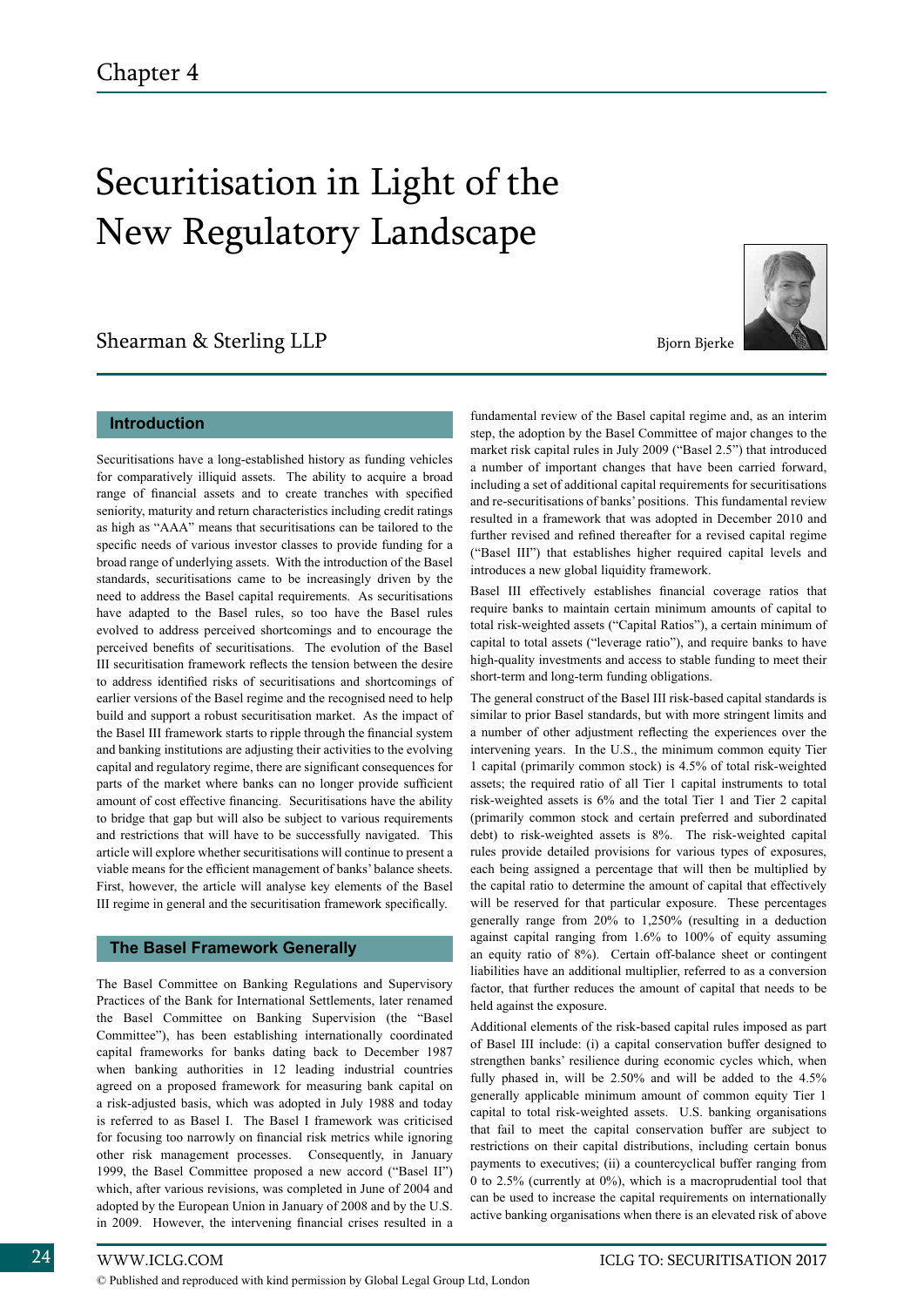normal losses in the future; (iii) capital requirements for certain investments in the equity of funds held in the banking book, which contemplate that such exposures will be deducted from equity or given a risk-weighted capital charge of 1,250% unless the fund can apply a look-through approach to such fund investment; (iv) revised, standardised, approach for measuring counterparty credit risk exposures; (v) revisions to the securitisation framework issued in December 2014 and July 2016 to strengthen the capital standard for securitisation exposures held in the banking book; and (vi) initial and variation margin requirements for non-centrally cleared derivatives.

The risk-based capital regime is based on the common-sense notion that less capital is required to be reserved against low-risk exposures while higher-risk exposures require more capital capable of absorbing losses to be reserved. Basel III also introduced a leverage ratio that imposes a minimum ratio of Tier 1 Capital to total on- and off-balance sheet leverage. Generally the leverage ratio is calculated on the basis of applicable accounting principles for purposes of determining the on-balance sheet exposure, which is further adjusted to add back in certain off-balance sheet exposures (by multiplying such exposures by the applicable credit conversion factor), back out certain collateral and other risk mitigants to arrive at the relevant gross-exposure and make certain additional adjustments for derivatives and assets that have been deducted from capital. The leverage ratio is intended to reduce the overall leverage of a relevant institution, but because that ratio does not adjust for the underlying risk, the leverage ratio creates an inventive to invest in higherreturning, and therefore riskier, assets. In jurisdictions with a high leverage ratio, such as the United States, banking institutions are likely to be constrained by the leverage ratio rather than the capital ratios which will drive certain balance sheet optimising activities that are different from that of banks that are primarily constrained by the risk-based capital ratios and which therefore will have an incentive to optimise their risk-weighted return similar to what was the case under prior iterations of the Basel standard.

The Basel Committee has mandated a minimum leverage ratio of 3%. However, some jurisdictions have imposed higher requirements. For example, the United States has implemented a 4% Tier 1 Capital to total leverage ratio and has in addition imposed a 3% supplemental leverage ratio, effective January 1 2018, for banking organisations that are subject to the Basel III "advanced approaches" (*i.e.* using approved internal models to determine the appropriate weighting of various risk-weighted assets). These are banking entities that, together with their subsidiaries, hold consolidated assets of \$250 billion or more or consolidated onbalance sheet foreign exposures of \$10 billion or more. The United States has also imposed enhanced supplemental leverage ratios applicable to global systemically important bank holding companies (G-SIBs) which, when effective starting 2018, will require an additional 2% to be added to the supplemental leverage ratio (for a supplemental Leverage Ratio of 5% in total) to avoid restrictions on capital distributions and discretionary bonus payments. In addition, in order to be considered "well capitalised" (which brings with it further regulatory benefits without which the banking operations are subject to stricter scrutiny and consent requirements) a U.S. G-SIB bank (as opposed to bank holding company) must add an additional 1% to the Supplemental Leverage Ratio for a total Supplemental Tier 1 Leverage Ratio of 6%.

Basel III also calls for certain liquidity standards to apply to a bank's net short-term funding liabilities and a bank's long-term funding needs. The liquidity coverage ratio addresses a bank's short-term liquidity needs and requires it to hold "High Quality Liquid Assets" sufficient to meet 100% of its net funding needs over a 30-day period. The net stable funding ratio supplements the liquidity coverage ratio, and seeks to determine the extent to which a firm has longterm funding available to satisfy its long-term funding needs and is intended to discourage excessive "maturity transformation" where banks rely on short-term funding to carry long-term investments. The Basel III rules require banks' available stable funding sources over a one year look-forward period to meet or exceed such bank's stable funding needs over such period.

# **The Basel Securitisation Framework**

The Basel securitisation framework applies to securitisation exposures, a term that extends beyond the exposure assumed by asset-backed securities (ABS) investors to also encompass originators, sponsors, liquidity providers and providers of credit enhancement. Basel III continues to include and build on the securitisation framework introduced in earlier Basel standards and continues the fundamental distinction between "traditional" and "synthetic" securitisations introduced under Basel II.<sup>1</sup> These definitions are effects-based and wide enough to capture structures that are not normally considered to be securitisations.

At the heart of both definitions is a requirement that a tranched securitisation exposure is serviced by, and dependent on, the cash flow from underlying exposures and not dependent on the obligation and credit of the originator or sponsor, and that the tranches represent different degrees of credit risk.<sup>2</sup> The Basel III definition of securitisation is tied to a tranched exposure to a "pool" of underlying exposures. The "pool" requirement is not included in the rules implemented in the U.S. Instead, the U.S. rules provide for various features that must be present for an exposure to fall within the securitisation framework. In addition to tranching, such additional features include that: (i) all or a portion of the credit risk of one or more underlying exposures is transferred to one or more third parties other than through the use of credit derivatives or guarantees; (ii) the performance of the securitisation depends on the performance of the underlying exposures; (iii) all or substantially all of the underlying exposures are financial exposures (such as loans, commitments, receivables, credit derivatives, etc.); (iv) the underlying exposures are not owned by an operating company, small business investment company or a firm in which investment would qualify as a community investment; and (v) the transaction is not an investment fund, collective investment fund, employee benefit plan, synthetic exposure to capital to the extent deducted from capital under the capital regime rules or a registered fund under the 1940 Act.<sup>3</sup> That the definitions are effects-based is confirmed by the stated need for "supervisors [to] look to the economic substance of a transaction to determine whether it should be subject to the securitisation framework for purposes of determining regulatory capital".<sup>4</sup> The U.S. rules similarly specify that the relevant regulatory agency may deem certain, otherwise excluded, transactions to be a traditional securitisation based on its leverage, risk profile or economic substance notwithstanding certain exceptions that otherwise would apply.<sup>5</sup> The line between covered securitisation exposures and tranched exposures that fall outside the definition is therefore somewhat diffuse and uncertain at the margins.

The definition of synthetic securitisations ties to transfer of a tranched credit risk to an underlying exposure by means of a derivative or guaranty or similar instrument rather than transfer of the ownership to the underlying exposure itself.<sup>6</sup> The Basel definition further requires the credit risk to tie to "at least two different stratified risk positions or tranches", whereas under the rules as implemented in the U.S., a synthetic securitisation centres on the transfers of exposures to financial assets and specifically excludes guarantees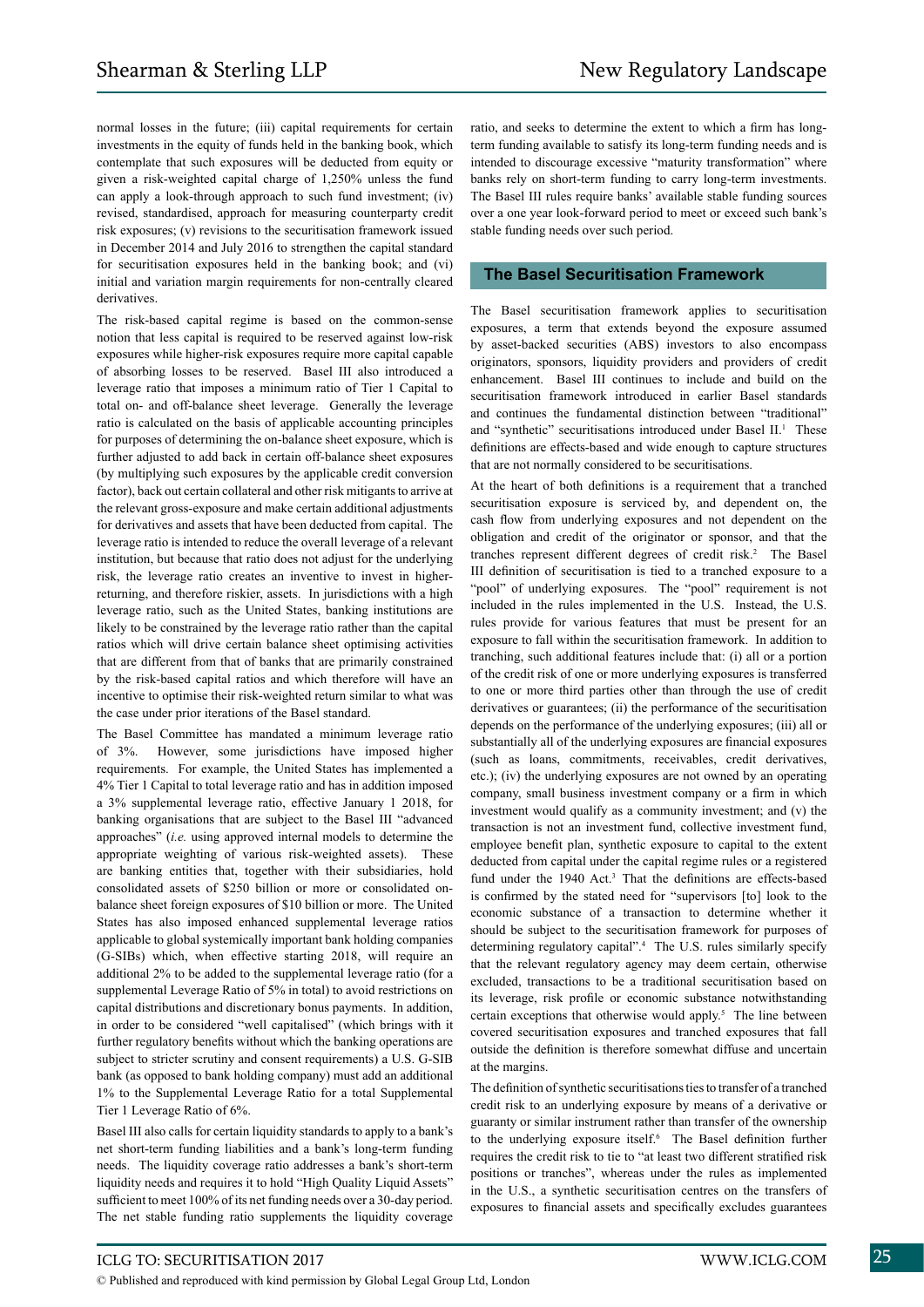of single corporate loans. Synthetic securitisations have the benefit of permitting banks to continue to maintain the ownership of its assets and address any adjustments required for the risk transfers in a separate agreement with the counterparty. A credit default swap (CDS) or a credit-linked note (CLN) or similar unfunded or funded instrument are both examples of instruments that could be used to transfer the risk in a synthetic securitisation under the Basel standards.

The distinction between a senior tranche and a junior tranche is also relevant to the capital treatment of securitisation exposures. The senior tranche benefits from the payment stream from the entire securitised pool ahead of other debt tranches. The Basel III securitisation framework does not require the senior tranche to be the most senior claim in the waterfall (*i.e.* certain expenses and hedging costs may be covered before the senior tranche without thereby jeopardising the beneficial treatment) although if the senior derivative were to be based on the credit performance of the underlying pool rather than being an interest or currency hedge, logic dictates that the derivative would be viewed as a tranche that is senior to other tranches.<sup>7</sup>

Basel III continues the distinction, introduced with Basel 2.5, between regular securitisations and resecuritisations, which are defined as the securitisation of a securitisation exposure.<sup>8</sup> Examples of resecuritisation exposures given in the U.S. final release include securitisation of residential mortgage-backed securities (RMBS) and is the type of exposure that has been widely blamed for the poor performance of many securitisations in the wake of the financial crisis. Consequently, resecuritisations are subject to much higher capital requirements, and the justification generally centres around the increased complexity, opacity and correlation concerns associated with the underlying exposures. The Basel rules specify that: "An exposure resulting from retranching of a securitisation exposure is not a resecuritisation exposure if the bank is able to demonstrate that the cash flows to and from the bank could be replicated in all circumstances and conditions by an exposure to the securitisation of a pool of assets that contain no securitisation exposures."<sup>9</sup> The U.S. rules exclude retranching of a single exposure from the definition of resecuritisation, which is potentially somewhat narrower. As such, retranching potentially remains viable as a means of subsequently adjusting the risk level of an exposure by adding additional subordination to the original tranched financing.

Furthermore, the Basel III securitisation framework continues the imposition of a 1,250% risk-weight if the bank is unable to perform adequate diligence that was introduced in Basel 2.5. The level of diligence required is such that the bank on an ongoing basis has a comprehensive understanding of the risk characteristics of its individual securitisation exposures and the risk characteristics of the pools underlying its securitisation exposures. "Banks must be able to access performance information on the underlying pools on an ongoing basis in a timely manner. Such information may include, as appropriate: exposure type; percentage of loans 30, 60 and 90 days past due; default rates; prepayment rates; loans in foreclosure; property type; occupancy; average credit score or other measures of creditworthiness; average loan-to-value ratio; industry and geographic diversification"; and "for resecuritisations, banks must obtain information on the characteristics and performance of the pools underlying the securitisation tranches."10

In order to address the identified shortcomings of earlier Basel securitisation regimes, the Basel III securitisation framework aims to: (1) reduce mechanistic reliance on external ratings; (2) increase risk-weights for highly-rated securitisation exposures; (3) reduce risk-weights for low-rated senior securitisation exposures; (4) reduce cliff effects; and (5) enhance the framework's risk sensitivity by applying the following framework and using a more granular calibration.<sup>11</sup>

The mechanistic reliance on external ratings was addressed by placing the internal ratings-based approach above the external ratings-based approach in the hierarchy used to determine applicable risk-weights and by incorporating other relevant risk drivers, such as maturity and tranche thickness, into the ratings-based approach. In the United States, as a result of the Dodd-Frank Act, reliance on external ratings for relevant purposes is no longer permitted and the external ratings-based approach to determine risk-weights will not be possible.

Despite its shortcomings, the external ratings-based approach has the benefit of providing a simple and intuitive projection of riskweights across different ratings, maturities and seniorities and will give a rough ballpark for expected risk-weights even where the internal ratings-based approach or the standardised approach otherwise applies to the actual calculation. When comparing the risk-weights under Basel III compared to the Basel II version, it is worth noting how the risk floor for the highest-rated tranches has moved from 7% to 20% and the significant increase in risk-weights assigned to non-senior tranches. The 20% floor is consistent also with the securitisation framework implemented in the U.S.<sup>12</sup>

For securitisations that are not resecuritisations, the Basel III framework mandates the following hierarchy of methods for determining the risk-weight:

- if the bank has the capacity and requisite regulatory approval. it may use an internal ratings-based approach to determine the capital requirement based on the credit risk of the underlying pool of exposures, including expected losses;
- if the internal ratings-based approach cannot be used for a particular securitisation exposure, if permitted within the relevant jurisdiction, the bank may use the external ratingsbased approach which has been recalibrated and become more granular compared to the ratings-based risk-weights in the current and past Basel regimes as outlined in Table 2 below;
- if neither of these approaches can be used, the bank would apply the standardised approach which applies a risk-weight based on the underlying capital requirement that would apply under the standardised approach for credit risk, and other risk drivers; and
- if none of these three approaches can be used, then the bank must assign a risk-weight of 1,250%.

For resecuritisation exposures, the only available approach is an adjusted (and more conservative) version of the standardised approach or, if that approach cannot be used, assignment of a riskweight of 1,250%.

As such, the following risk-weights apply where the external ratings-based model is available:

| External<br><b>Credit</b><br>Assessment | $A-1/P-1$ | $A-2/P-2$ | $A-3/P-3$ | All<br>other<br>ratings |
|-----------------------------------------|-----------|-----------|-----------|-------------------------|
| Risk-Weight                             | 10%       | 30%       | 60%       | 1.250%                  |

**Table 1**: External Ratings-Based risk-weights under Basel III for short-term ratings.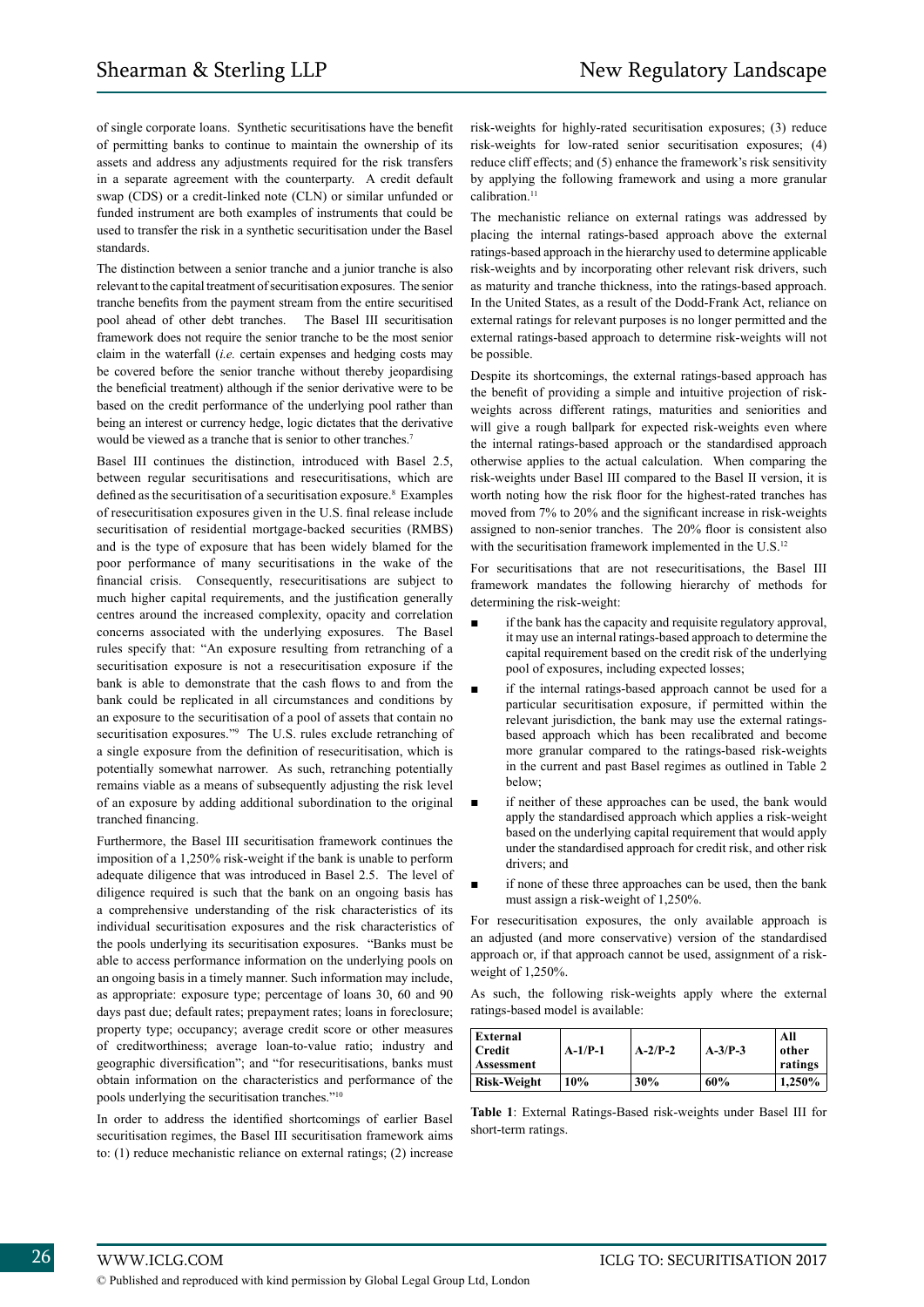| Rating                 | <b>Ratings-Based</b><br>Approach<br><b>Senior Tranche</b> |         | <b>Ratings-Based</b><br>Approach<br><b>Non-Senior (thin)</b><br><b>Tranche</b> |         | <b>Ratings-Based</b><br>Approach<br>(Basel II<br>currently<br>in effect,<br>granular pool) |         |
|------------------------|-----------------------------------------------------------|---------|--------------------------------------------------------------------------------|---------|--------------------------------------------------------------------------------------------|---------|
|                        | <b>Maturity</b>                                           |         | <b>Maturity</b>                                                                |         | <b>No Maturity</b><br><b>Distinct</b>                                                      |         |
|                        | 1 year                                                    | 5 years | 1 year                                                                         | 5 years | Sr.                                                                                        | Non-Sr. |
| <b>AAA</b>             | 15%                                                       | 20%     | 15%                                                                            | 70%     | 7%                                                                                         | 12%     |
| $AA+$                  | 15%                                                       | 30%     | 15%                                                                            | 90%     | 8%                                                                                         | 15%     |
| AA                     | 25%                                                       | 40%     | 30%                                                                            | 120%    | 8%                                                                                         | 15%     |
| $AA-$                  | 30%                                                       | 50%     | 40%                                                                            | 140%    | 8%                                                                                         | 15%     |
| $A+$                   | 40%                                                       | 50%     | 60%                                                                            | 160%    | 10%                                                                                        | 18%     |
| A                      | 50%                                                       | 65%     | 80%                                                                            | 180%    | 12%                                                                                        | 20%     |
| $A-$                   | 60%                                                       | 70%     | 120%                                                                           | 210%    | 20%                                                                                        | 35%     |
| $BBB+$                 | 75%                                                       | 90%     | 170%                                                                           | 260%    | 35%                                                                                        | 50%     |
| <b>BBB</b>             | 90%                                                       | 105%    | 220%                                                                           | 310%    | 60%                                                                                        | 75%     |
| BBB-                   | 120%                                                      | 140%    | 330%                                                                           | 420%    | 100%                                                                                       | 100%    |
| $BB+$                  | 140%                                                      | 160%    | 470%                                                                           | 580%    | 250%                                                                                       | 250%    |
| <b>BB</b>              | 160%                                                      | 180%    | 620%                                                                           | 760%    | 425%                                                                                       | 425%    |
| $BB-$                  | 200%                                                      | 225%    | 750%                                                                           | 860%    | 650%                                                                                       | 650%    |
| $B+$                   | 250%                                                      | 280%    | 900%                                                                           | 950%    | 1,250%                                                                                     | 1,250%  |
| B                      | 310%                                                      | 340%    | 1,050%                                                                         | 1,050%  | 1,250%                                                                                     | 1,250%  |
| $B -$                  | 380%                                                      | 420%    | 1,130%                                                                         | 1,130%  | 1,250%                                                                                     | 1,250%  |
| $CCC$ [+/-]            | 460%                                                      | 505%    | 1,250%                                                                         | 1,250%  | 1,250%                                                                                     | 1,250%  |
| <b>Below</b><br>$CCC-$ | 1,250%                                                    | 1,250%  | 1,250%                                                                         | 1,250%  | 1,250%                                                                                     | 1,250%  |

**Table 2**: External Ratings-Based risk-weights under Basel III compared to the Basel 2.5 framework.

Also new in the Basel III securitisation framework is the concept of "simple, transparent and comparable" securitisations, also referred to as "STC Securitisations", which are based on criteria jointly developed by the Basel Committee and the International Organization of Securities Commissions (ISOCO) that may assist in the development of such securitisations. Simple, in this context, is intended to refer to homogeneity of underlying assets with simple characteristics and avoiding an overly complex transaction structure. Transparency, goes to disclosure obligations, with the aim of providing investors sufficient information on the underlying assets, transaction structure and parties involved to promote a more comprehensive and thorough understanding of the risks involved and information must be presented in a manner that assists investors in their assessment. Finally, comparability is intended to simplify comparison across securitisation products within an asset class, taking into account differences across jurisdictions.

Implementation of the STC framework is not mandated across Basel III jurisdictions, but incentives for developing the framework come from reduced risk-weight compared to other securitisation exposures.

The STC criteria published by the Basel Committee and ISOCO have been expanded for purposes of Basel III, and are detailed in Annex 2 to the Basel III securitisation framework and provide important detail on the general principles outlined above.

# **Other Important Rules and Developments**

Post crisis regulatory and accounting developments also have potentially significant impact on structuring securitisation

transactions with a goal of optimising balance sheets for Basel III purposes. For example, while U.S. generally accepted accounting principles previously had a construct of a qualifying special purpose entity that automatically would be deconsolidated from the balance sheet of an equity holder, the current accounting principles require compliance with variable interest rules where the transferor retains contractual relationships and other interests and exposures to the securitisation entity to determine if the entity nevertheless is deconsolidated for accounting purposes. This becomes a critical exercise when structuring a securitisation transaction to satisfy the operational criteria for a traditional securitisation outlined below.

The European and U.S. risk retention rules also impose important limitations, especially when viewed in conjunction with the relevant accounting standards. For example, risk retention generally has to be in the form of retention of the most junior security in a securitisation transaction with a fair value equal to at least 5% of the fair value of all securities issued by such entity or in the form of a retention of 5% of each security issued (a vertical slice) or a combination of the two. Given the 1,250% risk-weight assigned to securitisation equity exposures and the ability to treat a vertical slice as a direct exposure to the underlying asset (which avoids the otherwise punitive risk-weight that would apply to a straight summation of the securitisation exposures), vertical risk retention will likely be the viable alternative when securitisations are used for balance sheet optimisation purposes.

The significantly increased regulatory landscape for derivatives and entities such as synthetic securitisations that transfer risk exposures through credit default swaps, coupled with the margin posting and margin use restrictions that are promulgated or in the process of being promulgated, all have a significant impact on the availability, and structuring, of synthetic securitisations.

# **Balance Sheet Optimisation**

The various Basel III requirements and their interplay are complex and differ somewhat between jurisdictions, and financial institutions will consequently have different sensitivities. For example, a bank outside the United States may be subject to improved capital charges if a borrower has a rating whereas in the United States, such ratings will not determine the applicable risk-weight. An institution that is limited by the leverage ratio may determine that it will look to riskier credits to clear its hurdle rates, whereas a firm that is more constrained by its risk-weighted capital requirements may determine that it is economically more feasible to take a higher-rated exposure. The liquidity ratio will impact funding commitments, and effectively increase a bank's cost of making undrawn revolver commitments, delayed draw term loans and letter of credit commitments. Similarly, the way in which banks will value certain collateral and guarantees will differ based on their other exposures and applicable manner in which they calculate their capital requirements.

Securitisations have since the dawn of Basel I been an important tool to maximise capital relief under the applicable Basel Regime. The evolution of securitisations, especially synthetic securitisations, were influenced by the need of banks to retain the ownership of the underlying exposures while transferring the credit risk and therefore reducing the capital charge. Securitisations are likely to continue to play an important role for banks to satisfy their requirements under Basel III. Securitisations are well suited to create funding for underlying obligations that meet or exceed the duration requirements of such underling obligations, in line with the net stable funding ratio requirements. A securitisation structure that gives a bank the right to sell in or receive payment for any revolver or delayed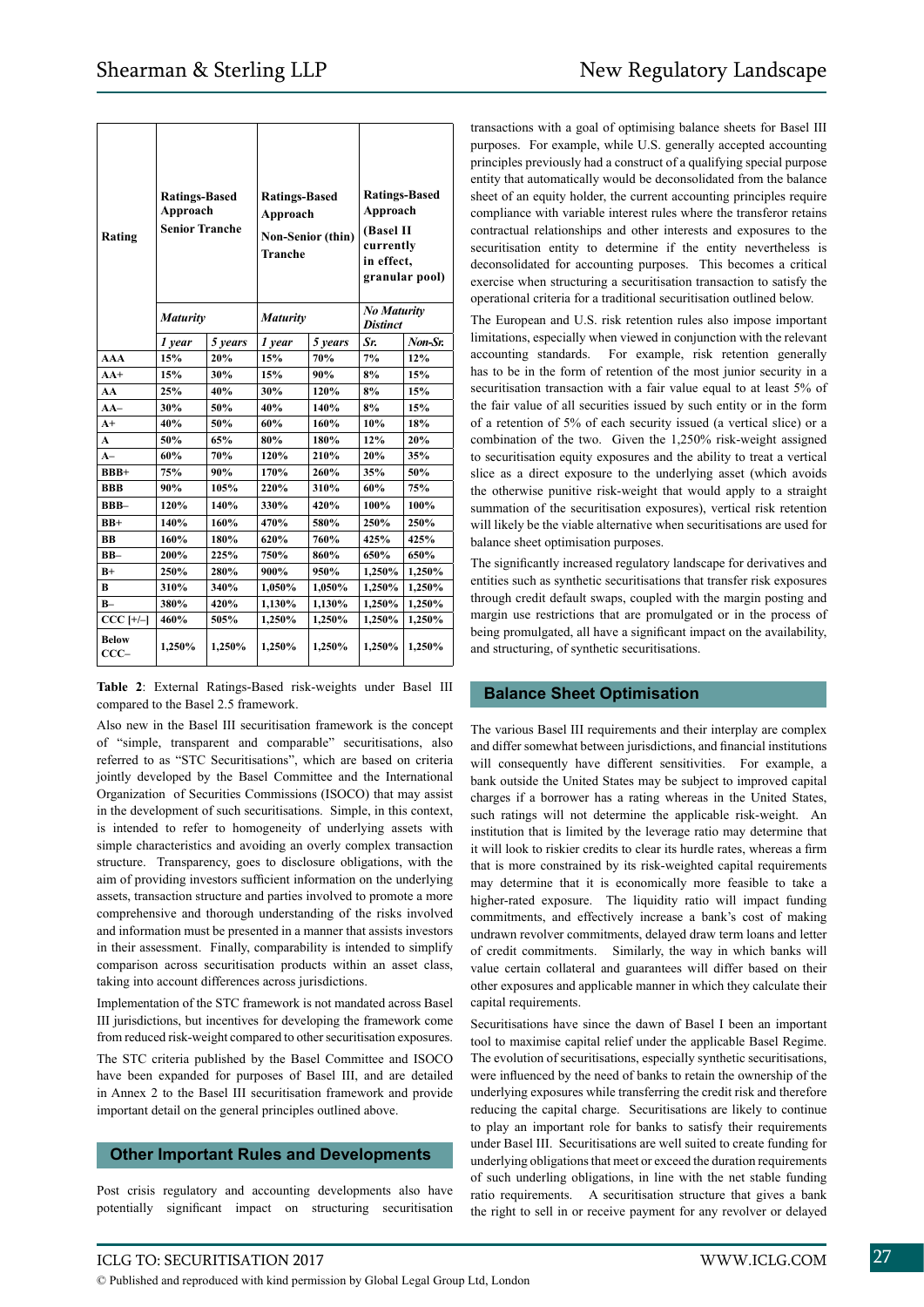funding obligations within 30 days will provide important relief under the liquidity coverage ratio. As has been demonstrated over the years, securitisations are also well suited to transfer exposures or remove assets from the transferor's balance sheet which should make securitisations suitable for optimising under the risk-weighted capital ratios as well as the leverage ratio.

A bank that is primarily constrained by the leverage ratio will likely look primarily to traditional securitisations for relief. In doing so, the bank must ensure that it complies with the operational criteria for such securitisations. The Basel III operational requirements for traditional securitisations are as follows: (a) transfer of significant credit risk associated with the underlying exposures to third parties; (b) transferor does not maintain effective or indirect control (defined as a right to repurchase to realise their benefits or a an obligation to retain the risk) of the transferred exposures; (c) the exposures are legally isolated from the transferor, through true sale or subparticipation, such that they are beyond the reach of transferor's creditors, even in bankruptcy or receivership; (d) the transferee is a special purpose entity (SPE) where the holders of the beneficial interests in that entity have the right to pledge or exchange such interests without restriction; (e) any clean-up calls must meet the following criteria ((x) exercise must be at the banks discretion (cannot be mandatory); (y) cannot be structured to provide credit enhancement or for investors to avoid losses; and (z) can only be exercisable when 10% or less of original underlying portfolio or issued securities remains); (f) the securitisation does not contain provisions that (x) require the originating bank to alter the underlying exposures to enhance credit quality (other than through sale at market prices to third parties), (y) allow the originating bank to increase its retained first-loss position or any credit enhancement provided by it, or (z) increase the yield payable to any party other than the bank in response to a deterioration in the credit quality of the underlying pool; and (g) no termination options or triggers except eligible clean-up calls, termination for specific changes in tax and regulation or permitted early amortisation provisions.

The CRR gives two examples of when significant risk is deemed to have been transferred: (a) where the originator holds a mezzanine position (within the meaning of the CRR) for which the risk-weighted exposure does not exceed 50% of the risk-weighted exposure of all mezzanine transactions; and (b) in a securitisation without a mezzanine tranche, the originator does not hold more than 20% of the 1250% securitisation exposures and such exposures exceed expected loss by a substantial margin.<sup>13</sup> In other circumstances a substantial risk may be viewed as transferred if the originator can demonstrate in every case that the reduction of own funds is justified by the transfer of credit risk to third parties.<sup>14</sup>

A bank that is primarily constrained by the risk-weighted capital ratios may determine that synthetic securitisations provide the optimal intersection between capital relief and control over the underlying asset. However, in order for collateral, guarantees, credit derivatives and other credit risk mitigation techniques for hedging the underlying exposure to be recognised for risk-based capital purposes, the operational criteria must be satisfied. Under the Basel III securitisation framework, these include compliance with generally applicable Basel III requirements relating to counterparty exposures including those relating to what constitutes eligible collateral, provided that securitisation SPEs are not recognised as eligible guarantors for purposes of that framework such that the exposure will have to look to collateral or other guarantors. Banks must transfer significant credit risk associated with the underlying exposures to third parties and the instruments used to transfer credit risk may not contain terms or conditions that limit the amount of credit risk transferred.

A fully paid credit-linked note (CLN) will result in a full transfer of the risk without any further capital charges. On the other hand, a credit default swap that is not fully collateralised or collateralised with assets that are subject to a risk-weighting factor greater than zero will introduce risk either to the counterparty or to the underlying collateral. The single counterparty exposure limits imposed under Dodd Frank and the large exposure regime in the EU also provides limitations on banks' ability to use synthetic instruments to transfer their risk exposures. However, as hinted at above, even if a synthetic securitisation is effective in transferring risk for capital ratio purposes, the underlying exposures will still come into play as part of the leverage ratio calculations and as such may not provide the desired relief in those circumstances. The market for synthetic securitisations is also much smaller and investors are still skeptical to certain synthetic exposures of the type that have given rise to certain conflicts of interest legislation, though not yet any implementing rules, under the Dodd Frank Act. Such securitisations are also viewed as more complex and thus less desirable in the current market, which puts a premium on simplicity. For these reasons, it is likely that traditional securitisations will take on a greater role in balance sheet optimisations, even where the goal is to optimise for risk-weighted capital ratio purposes.

The fact that the Basel III framework hints at use of subparticipations as an acceptable means of transferring underlying exposures to a securitisation SPE subject to receipt of adequate legal comfort that the legal isolation criteria have been satisfied points to the ability for traditional securitisations to afford the core benefit provided by synthetic securitisations in terms of continued control over the underlying asset. For example, in the United States, it is generally recognised that a true participation will provide the required legal isolation for purposes of such participated assets to be viewed as sold for purposes of generally accepted accounting principles. The bank's continued involved with the underlying participated asset will require careful attention to accounting requirements to obtain off-balance sheet treatment of the securitisation vehicle in order to satisfy the operational criteria for risk transfer through a traditional securitisation. This exercise has become more involved post-crises as a result of accounting changes that, amongst others, eliminated the concept of "qualifying special purpose entities" which essentially afforded off-balance sheet treatment to most, if not all, securitisation special purpose entities, but off-balance sheet treatment is routinely achieved using standard, generally accepted techniques and does not present an insurmountable hurdle.

# **Conclusion**

As the Basel III rules continue to be phased in and the balance sheet pressures of higher risk-weights and the leverage ratio become more significant, we would expect securitisations to receive increased attention to satisfy the growing need for balance sheet optimisation. Securitisations provide capital efficiencies by allowing banks to originate various underlying exposures, transfer the bulk of its exposures to non- (or less) regulated parties wishing to take the credit risk on the underlying exposures and thereby allow banks to continue to service the demand for originating new financing. The consultation issued by the Basel Committee and the International Organisation of Securities Commissioners (IOSCO) to identify criteria for "simple, transparent and comparable securitisations"15 highlights the need for building sustainable securitisation markets by increasing investor demand. With the added risk-weighted benefits afforded to STC-compliant structures under Basel III, it is likely that the supply for such high quality securitisations will increase which, in turn, would likely contribute significantly toward investor comfort with, and demand for, the asset class, thereby creating a strong force for rebuilding a robust securitisation market.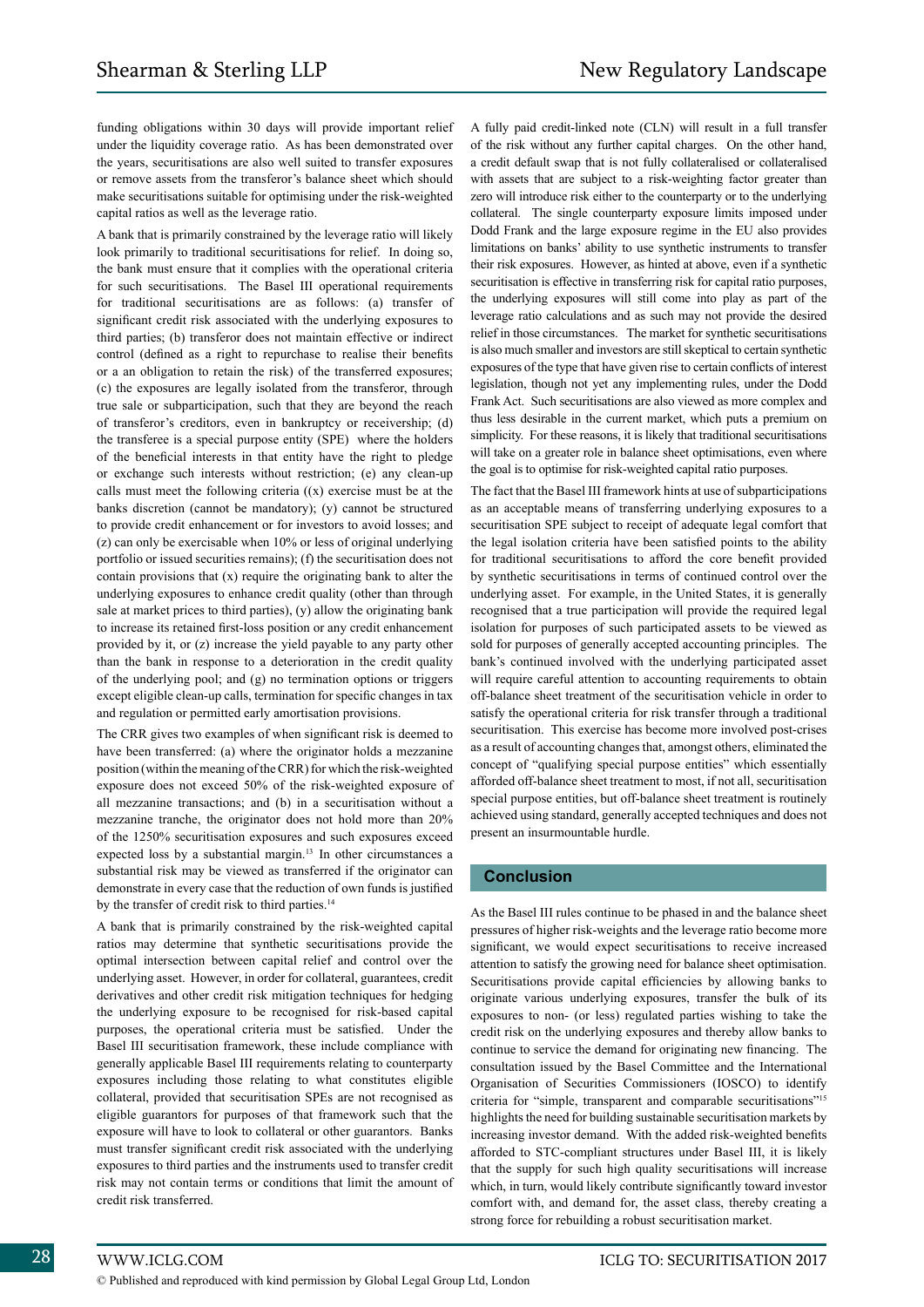# **Endnotes**

- 1. Basel Committee Document: "International Convergence of Capital Measurement and Capital Standards" (June 2006) at 120, available at http:// www.bis.org/publ/bcbs128.pdf].
- 2. *Ibid* 2, Chapter IV.
- 3. Regulatory Capital Rules 78 Fed. Reg. 62018 (62018, 62169) (11 October 2013) at Section \_\_.2.
- 4. Basel III Document: Revisions to the securitisation framework (11 December 2014 (rev. July 2016)), available at www.bis.org/bcbs/publ/d374.pdf at 8 (BCBS 374).
- 5. 78 Fed. Reg. at Section .2.
- 6. BCBS 374 at 8 & 78 Fed. Reg. at Section .2.
- 7. BCBS 374 at 11.
- 8. *Id.* at 9.
- 9. *Id.* at 9.
- 10. *Id.* at 15.
- 11. See BCBS 374 at 2.
- 12. 78 Fed. Reg. at 62119.
- 13. *Id.* at Article 243(2).
- 14. *Id.* at Article 243(4).
- 15. Joint Report by the Basel Committee on Banking Supervision and the Board of the International Organization of Securities Commissions: "Criteria for identifying simple, transparent and comparable securitisations" (July 2015) available at https://www.iosco.org/library/pubdocs/pdf/IOSCOPD494. pdf.



### **Bjorn Bjerke** Shearman & Sterling LLP

599 Lexington Avenue New York, NY 10022  $IISA$ 

*Tel: +1 212 848 4607 Fax: +1 646 848 4607 Email: bjorn.bjerke@shearman.com URL: www.shearman.com*

Bjorn Bjerke is a partner in the Finance Group and resident in the New York office. He focuses his practice on representing borrowers, lenders, managers and investors in a broad range of complex financing and derivatives arrangements across a wide spectrum of asset classes including securitisations and other structured financings, various shared collateral and second lien structures, repo facilities, commodity, equity, credit and fund-linked derivatives and a variety of hybrid capital and non-recourse asset-based financings. In addition, he has extensive experience representing investors, creditors and managers in complex restructurings, work-outs and acquisitions of distressed and non-performing assets. He is involved in all aspects of deal structuring, negotiation and documentation.

Bjorn's full professional profile is available at: http://www.shearman. com/en/people/b/bjerke-bjorn.

# SHEARMAN & STERLINGUP

Shearman & Sterling's Structured Finance & Securitisation Group, with lawyers in New York, London, Washington, D.C. and Frankfurt, assists clients in developing, structuring and executing a broad range of financings including securitisations, structured products, asset-based lending, tailored leasing and royalty arrangements and other sophisticated financing techniques. We have in-depth experience in all aspects of the public and private offering and distribution of structured finance securities. Highly regarded by major corporations and financial institutions, we represent the entire range of global market participants, including issuers, underwriters, investors, trustees, servicers, credit enhancement providers, lenders, rating agencies and conduits.

We are adept at executing transactions in multiple jurisdictions in the U.S., Europe, Asia and Latin America, and have securitisation experience in all relevant disciplines, including capital markets, banking, investment company, tax, corporate, bankruptcy, investment advisors acts, ERISA, bank regulatory, securities regulation and secured financing.